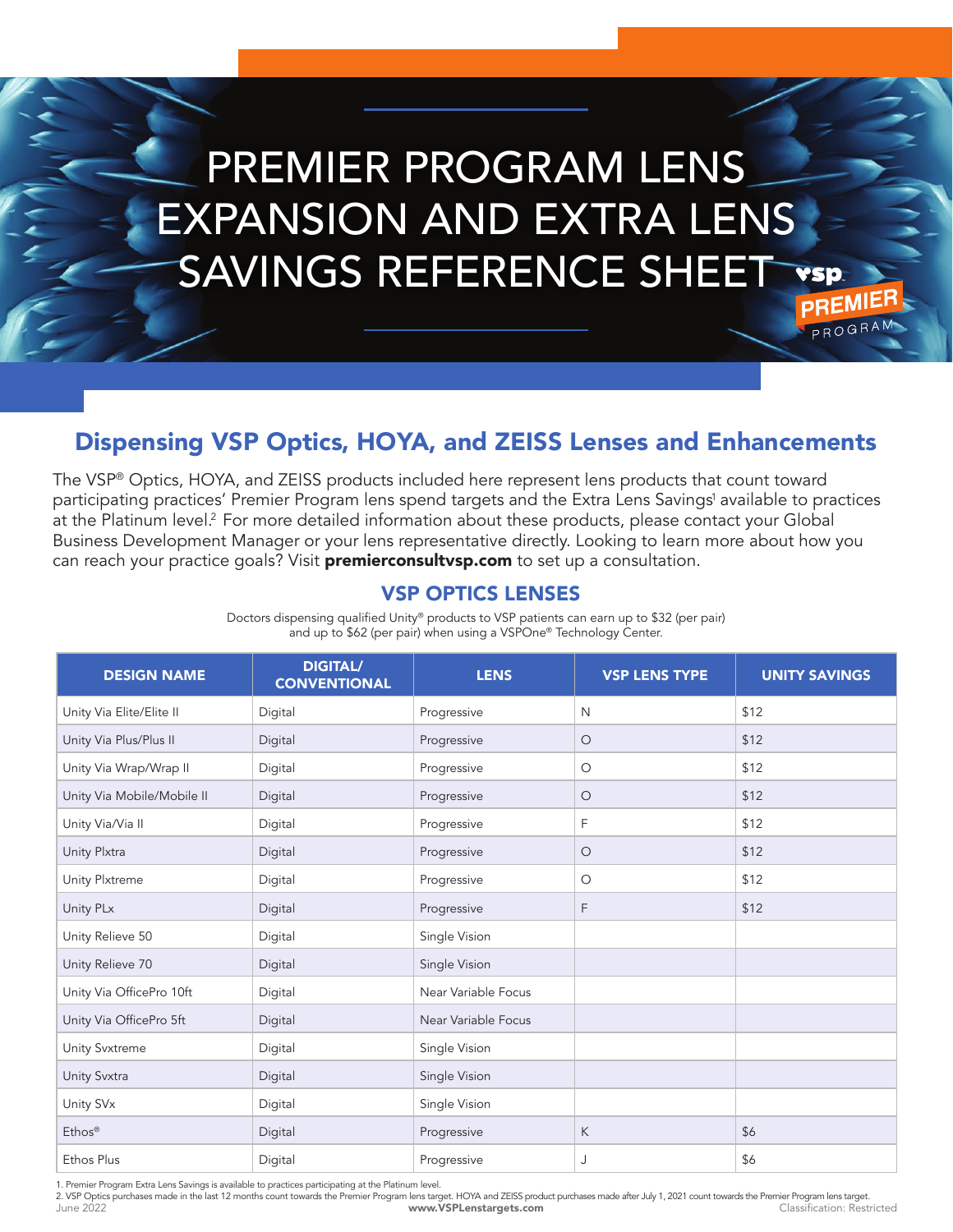#### VSP OPTICS LENS ENHANCEMENTS

| <b>LENS ENHANCEMENT</b>                | <b>TYPE</b>       | <b>VSP OPTION CATEGORY</b> | <b>UNITY SAVINGS</b> |
|----------------------------------------|-------------------|----------------------------|----------------------|
| SunSync®                               | Photochromic      | PHOTOCHROMICS - PLASTIC    | \$10                 |
| SunSync Drive XT                       | Photochromic      | PHOTOCHROMICS - PLASTIC    | \$10                 |
| SunSync Elite                          | Photochromic      | PHOTOCHROMICS - PLASTIC    | \$10                 |
| SunSync Elite XT                       | Photochromic      | PHOTOCHROMICS - PLASTIC    | \$10                 |
| TechShield®                            | <b>AR Coating</b> | $AR-B$                     |                      |
| TechShield AR (B)                      | <b>AR Coating</b> | $AR-B$                     |                      |
| TechShield Blue AR (D) (stock)         | <b>AR Coating</b> | AR-D                       |                      |
| <b>TechShield Blue UVR</b>             | <b>AR Coating</b> | AR-D                       | \$10                 |
| <b>TechShield Elite</b>                | <b>AR Coating</b> | AR-D                       | \$10                 |
| TechShield Elite AR (D) (stock)        | <b>AR Coating</b> | AR-D                       |                      |
| <b>TechShield Elite UVR</b>            | <b>AR Coating</b> | AR-D                       | \$10                 |
| TechShield Elite UVR AR (D+BV) (stock) | <b>AR Coating</b> | AR-D                       |                      |
| <b>TechShield Plus</b>                 | <b>AR Coating</b> | AR-C                       |                      |
| <b>TechShield Plus AR</b>              | <b>AR Coating</b> | $AR-C$                     |                      |
| <b>TechShield Plus UVR</b>             | <b>AR Coating</b> | $AR-C$                     |                      |
| TechShield Plus UVR AR (C+BV)          | <b>AR Coating</b> | $AR-C$                     |                      |
| <b>TechShield UVR</b>                  | <b>AR Coating</b> | $AR-B$                     |                      |
| TechShield UVR AR (B+BV)               | <b>AR Coating</b> | $AR-B$                     |                      |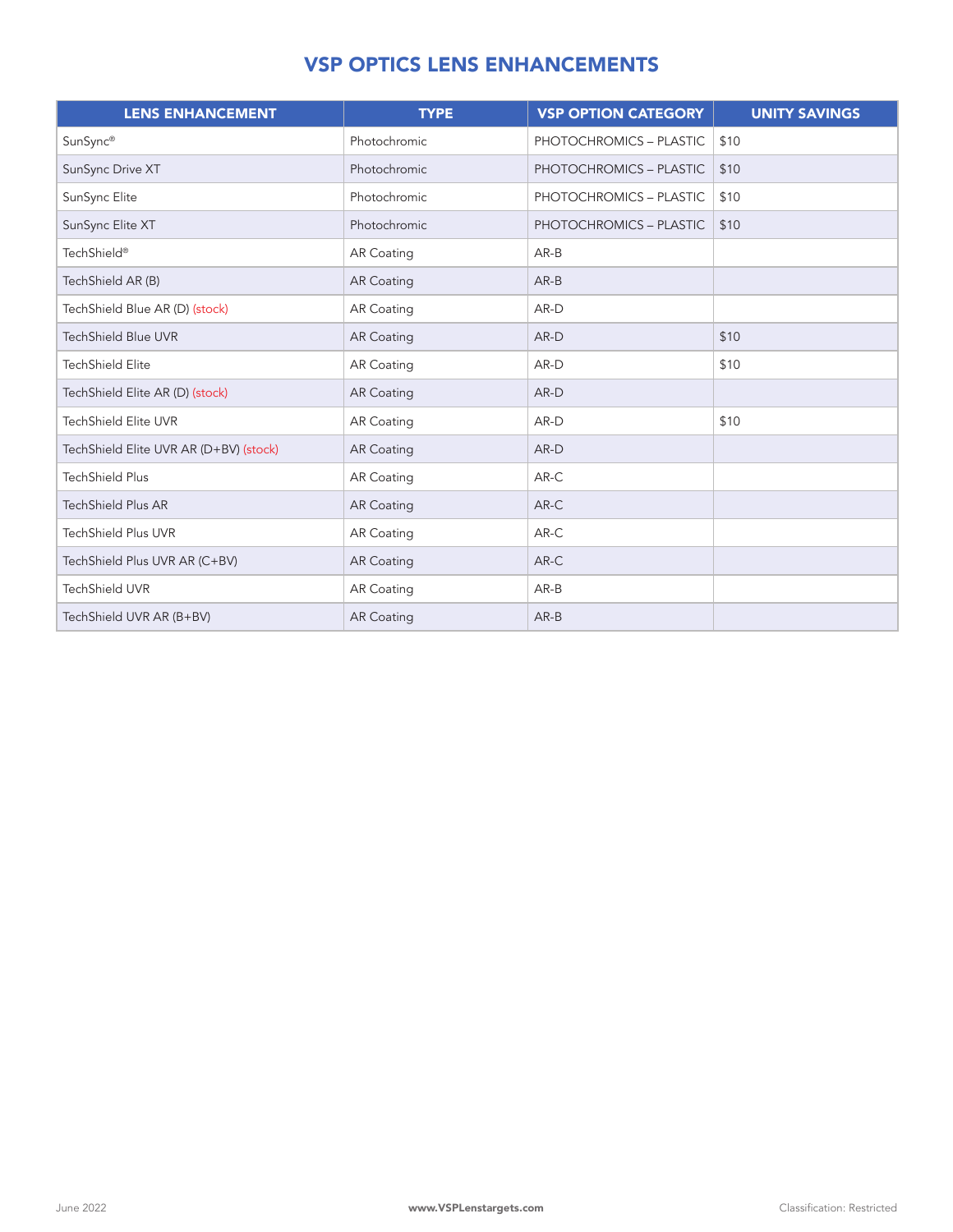## CARL ZEISS VISION LENSES

Doctors dispensing qualified<sup>1</sup> ZEISS products to VSP patients can earn up to \$12 per pair through Premier Program Extra Lens Savings. Earn up to \$60 or more when combined with ZEISS's proprietary Lab and Doctor Alliance Group Rebates.

| <b>DESIGN NAME</b>                         | <b>DIGITAL/</b><br><b>CONVENTIONAL</b> | <b>LENS</b>            | <b>VSP LENS</b><br><b>CATEGORY</b> | <b>ZEISS SAVINGS<sup>2</sup></b> |
|--------------------------------------------|----------------------------------------|------------------------|------------------------------------|----------------------------------|
| ZEISS SmartLife Individual (incl. S,M,L)   | Digital                                | Progressive            | $\mathsf{N}$                       | \$10                             |
| ZEISS SmartLife Individual I (incl. S,M,L) | Digital                                | Progressive            | $\mathsf{N}$                       | \$10                             |
| ZEISS SmartLife Individual N (incl. S,M,L) | Digital                                | Progressive            | $\mathsf{N}$                       | \$10                             |
| ZEISS SmartLife Superb                     | Digital                                | Progressive            | $\circ$                            | \$5                              |
| ZEISS SmartLife Plus                       | Digital                                | Progressive            | $\circlearrowright$                | \$5                              |
| ZEISS SmartLife Pure (S,M,L)               | Digital                                | Progressive            | O                                  | \$5                              |
| ZEISS SmartLife Digital Lens (050 to 125)  | Digital                                | Single Vision w/ Boost | $BA + TA$                          |                                  |
| ZEISS SmartLife Individual SV              | Digital                                | Single Vision          | <b>BA</b>                          |                                  |
| ZEISS DriveSafe Individual PAL             | Digital                                | Progressive            | N                                  | \$10                             |
| <b>ZEISS DriveSafe PAL</b>                 | Digital                                | Progressive            | $\circ$                            | \$5                              |
| ZEISS DriveSafe Individual SV              | Digital                                | Single Vision          | <b>BA</b>                          |                                  |
| ZEISS Progressive Light V                  | Digital                                | Progressive            | F                                  |                                  |
| ZEISS Progressive Light H (14,16,18)       | Digital                                | Progressive            | J                                  |                                  |
| ZEISS Progressive Light D (14,18)          | Digital                                | Progressive            | K                                  |                                  |
| ZEISS Officelens (Book, Desk, Room)        | Digital                                | Near Variable Focus    | IA                                 |                                  |
| ZEISS GT2/GT2 Short                        | Conventional                           | Progressive            | F                                  |                                  |
| synchrony Performance HDV                  | Digital                                | Progressive            | О                                  |                                  |
| synchrony Performance HD (13,15,17,19)     | Digital                                | Progressive            | F                                  |                                  |
| synchrony EasyAdapt                        | Conventional                           | Progressive            | J                                  |                                  |
| synchrony EasyView/EasyView HD             | Conventional/Digital                   | Progressive            | K                                  |                                  |
| synchrony Access (75,125)                  | Conventional                           | Near Variable Focus    | IA                                 |                                  |

## CARL ZEISS VISION LENS ENHANCEMENTS

| <b>LENS ENHANCEMENT NAME</b>                                                                                            | <b>TYPE</b>       | <b>VSP OPTION CATEGORY</b> | <b>ZEISS SAVINGS3</b> |
|-------------------------------------------------------------------------------------------------------------------------|-------------------|----------------------------|-----------------------|
| <b>ZEISS DuraVision BlueProtect UV</b>                                                                                  | <b>AR Coating</b> | AR-D                       | \$2                   |
| <b>ZEISS DuraVision DriveSafe UV</b>                                                                                    | <b>AR Coating</b> | $AR-D$                     | \$2                   |
| <b>ZEISS DuraVision Platinum UV</b>                                                                                     | <b>AR Coating</b> | AR-D                       | \$2                   |
| <b>ZEISS DuraVision Silver UV</b>                                                                                       | <b>AR Coating</b> | $AR-C$                     |                       |
| <b>ZEISS DuraVision Chrome UV</b>                                                                                       | <b>AR Coating</b> | $AR-B$                     |                       |
| <b>ZEISS DuraVision Sun UV</b>                                                                                          | <b>AR Coating</b> | $AR-D$                     | \$2                   |
| ZEISS PureCoat (inc. PLUS with BlueProtect)                                                                             | <b>AR Coating</b> | AR-D                       |                       |
| Foundation XT                                                                                                           | Scratch Coating   | Scratch B                  |                       |
| PhotoFusion (Extra Grey)                                                                                                | Photochromic      | Photochromic - Plastic     |                       |
| PhotoFusion X <sup>*</sup> (Gray, Brown, Green)<br>*May be listed in Eyefinity® menus as PhotoFusion. Lab will upgrade. | Photochromic      | Photochromic - Plastic     |                       |
| PhotoFusion Pro* (Pro Gray, Pro Brown)<br>*May be listed in Eyefinity menus as PhotoFusion Pro. Lab will upgrade.       | Photochromic      | Photochromic - Plastic     |                       |

1. As industry competitors, HOYA and ZEISS control their own product pricing.

2. ZEISS Savings amounts will be paid through VSP Claims and displayed on your Explanation of Payment. 3. Savings available when combined with any ZEISS lens.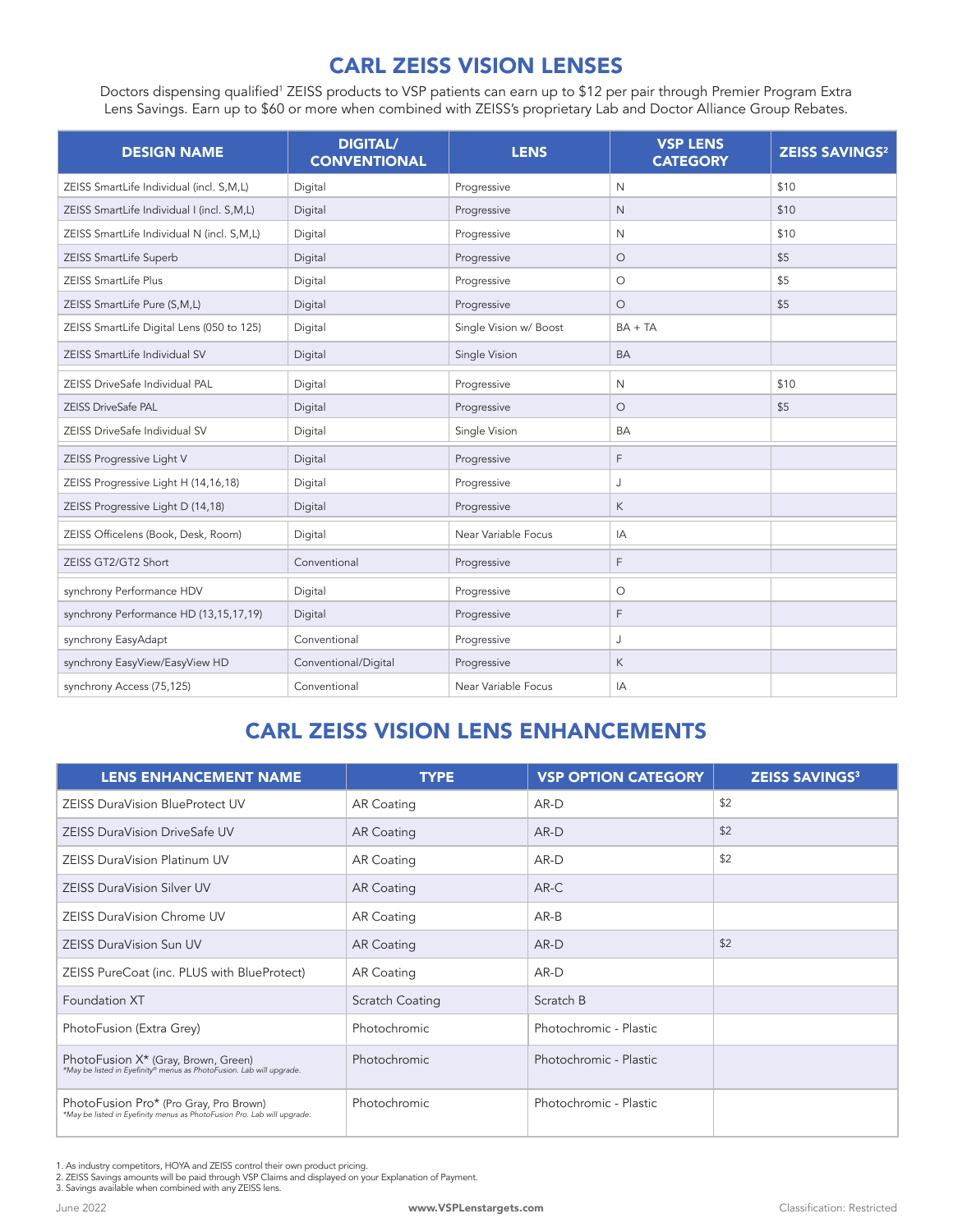#### HOYA LENSES

Doctors dispensing qualified HOYA1 products to VSP patients can earn up to \$9 through Premier Program Extra Lens Savings in addition to the rewards and benefits received from HOYA directly through the HOYA Visionary Alliance program.

| <b>DESIGN NAME</b>                   | <b>DIGITAL/</b><br><b>CONVENTIONAL</b> | <b>LENS TYPE</b>    | <b>VSP LENS</b><br><b>CATEGORY</b> | <b>HOYA SAVINGS<sup>2</sup></b> |
|--------------------------------------|----------------------------------------|---------------------|------------------------------------|---------------------------------|
| Amplitude BKS                        | Digital                                | Progressive         | J                                  |                                 |
| Amplitude Mini BKS                   | Digital                                | Progressive         | J                                  |                                 |
| Hoyalux Array 2                      | Digital                                | Progressive         | O                                  | \$5                             |
| Hoyalux Array 2 Wrap                 | Digital                                | Progressive         | $\circ$                            | \$5                             |
| Hoyalux Array                        | Digital                                | Progressive         | F                                  |                                 |
| Hoyalux Array Wrap                   | Digital                                | Progressive         | F                                  |                                 |
| Hoya GP Wide                         | Digital                                | Progressive         | Κ                                  |                                 |
| Hoyalux iD LifeStyle 3 Indoor        | Digital                                | Progressive         | $\mathsf{N}$                       | \$5                             |
| Hoyalux iD LifeStyle 3 Outdoor       | Digital                                | Progressive         | N                                  | \$5                             |
| Hoyalux iD LifeStyle 3 Urban         | Digital                                | Progressive         | $\mathsf{N}$                       | \$5                             |
| Hoyalux iD MyStyle 2<br>Adventure    | Digital                                | Progressive         | N                                  | \$5                             |
| Hoyalux iD MyStyle 2 Detail          | Digital                                | Progressive         | $\mathsf{N}$                       | \$5                             |
| Hoyalux iD MyStyle 2 Modern          | Digital                                | Progressive         | $\mathsf{N}$                       | \$5                             |
| Hoyalux iD MyStyle 2 Stable          | Digital                                | Progressive         | $\mathsf N$                        | \$5                             |
| Summit cd BKS                        | Digital                                | Progressive         | F                                  | \$5                             |
| Summit ecp BKS                       | Digital                                | Progressive         | F                                  | \$5                             |
| Hoyalux iD LifeStyle 2 Clarity       | Digital                                | Progressive         | $\mathsf{N}$                       |                                 |
| Hoyalux iD LifeStyle 2 Clarity cd    | Digital                                | Progressive         | $\mathsf{N}$                       |                                 |
| Hoyalux iD LifeStyle 2<br>Harmony    | Digital                                | Progressive         | N                                  |                                 |
| Hoyalux iD LifeStyle 2<br>Harmony cd | Digital                                | Progressive         | $\mathsf{N}$                       |                                 |
| iD Screen                            | Digital                                | Near Variable Focus |                                    |                                 |
| iD Space                             | Digital                                | Near Variable Focus |                                    |                                 |
| iD Zoom                              | Digital                                | Near Variable Focus |                                    |                                 |
| Sync III 13                          | Digital                                | Single Vision       |                                    |                                 |
| Sync III 5                           | Digital                                | Single Vision       |                                    |                                 |
| Sync III 9                           | Digital                                | Single Vision       |                                    |                                 |
| Tact BKS 40                          | Digital                                | Near Variable Focus |                                    |                                 |
| Tact BKS 60                          | Digital                                | Near Variable Focus |                                    |                                 |

1. As industry competitors, HOYA and ZEISS control their own product pricing. 2. HOYA Savings amounts will be paid through VSP Claims and displayed on your Explanation of Payment.